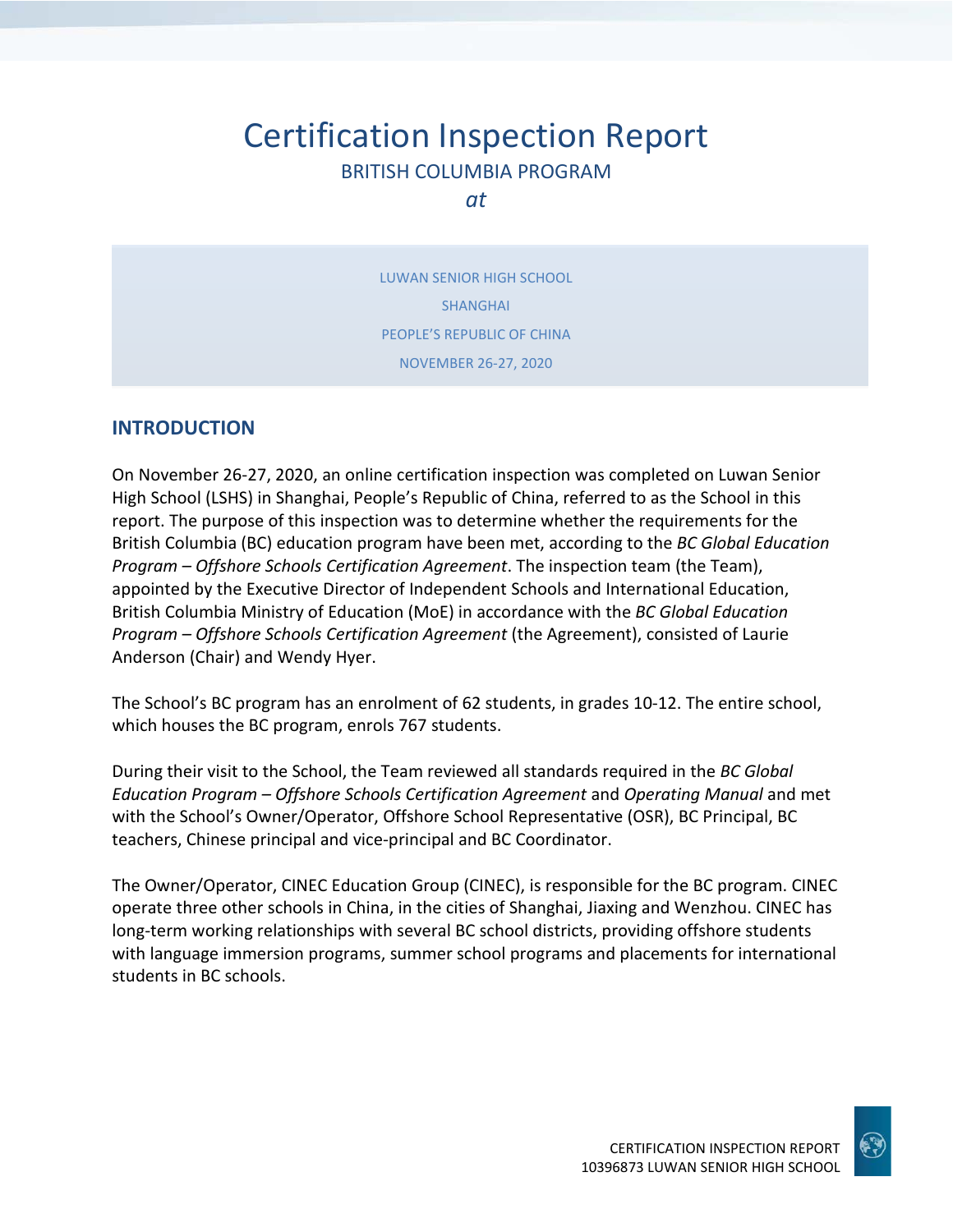The BC program's philosophy, objectives and special features include:

- a) Preparing students for success in a rapidly changing globally connected world;
- b) Fostering an inclusive, caring and supportive environment in which students can grow and develop;
- c) Challenging students to exceed personal limits;
- d) Developing learners who are collaborative, creative and positive problem-solvers.

The Team would like to thank Luwan Senior High School for its hospitality, cooperation and preparedness for the inspection visit.

| The School has satisfactorily addressed requirements contained in the previous inspection<br>report. |                                     |                               |                               |
|------------------------------------------------------------------------------------------------------|-------------------------------------|-------------------------------|-------------------------------|
| Requirement<br>Met                                                                                   | $\Box$ Requirement<br>Partially Met | $\Box$ Requirement<br>Not Met | $\boxtimes$ Not<br>Applicable |
| Comment:<br>There were no requirements from the previous inspection.                                 |                                     |                               |                               |

### **BUSINESS PLAN 1.0**

| The Owner/Operator has submitted a business plan to the BC Ministry of Education,<br>confirming the sustainability of the program.                                                                                                                                                                                              |                                     |                        |  |
|---------------------------------------------------------------------------------------------------------------------------------------------------------------------------------------------------------------------------------------------------------------------------------------------------------------------------------|-------------------------------------|------------------------|--|
| $\boxtimes$ Requirement<br>Met                                                                                                                                                                                                                                                                                                  | Requirement<br><b>Partially Met</b> | Requirement<br>Not Met |  |
| Comment:<br>The Team reviewed the School's business plan. The elements of the plan are outlined clearly,<br>with reference to recruitment activities, the School facilities and the various links to the host<br>school. It was noted that the HuangPu Education Bureau currently limits enrolment to 40<br>students per grade. |                                     |                        |  |
| Commendation:<br>The School is commended for its thorough, realistic and well-organized business plan.<br>Despite being in the competitive Shanghai market of international schools, the School's<br>positive reputation and strong partnership with the host school positions it well for<br>enrolment growth.                 |                                     |                        |  |

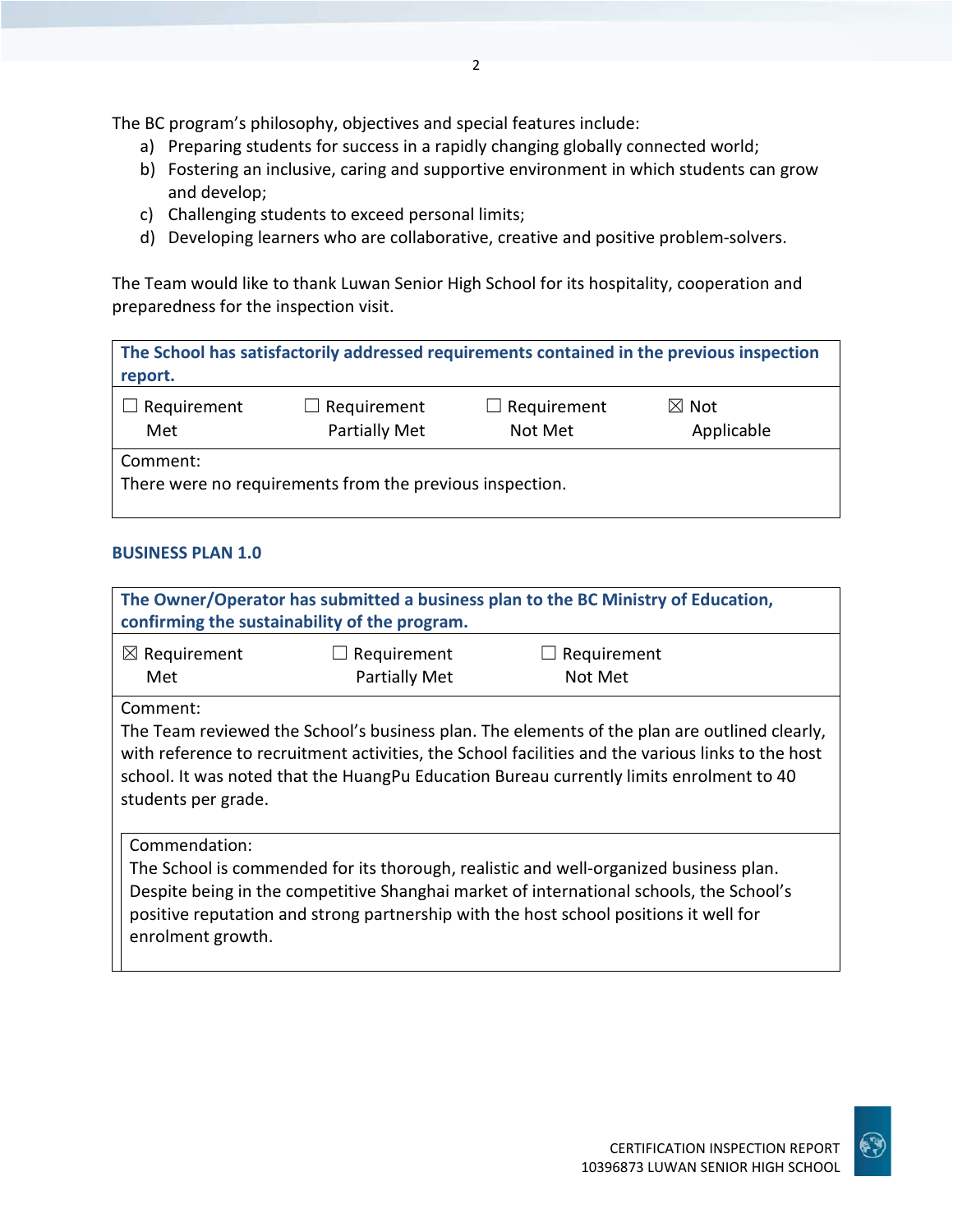### **INSPECTION CATALOGUE 2.0**

|                                                                                                                                                                                                                                                                                                  | Program Offshore Schools Certification Agreement (the Agreement).          | 2.02 The Owner/Operator meets all requirements as set forth in the BC Global Education                                                                                        |  |
|--------------------------------------------------------------------------------------------------------------------------------------------------------------------------------------------------------------------------------------------------------------------------------------------------|----------------------------------------------------------------------------|-------------------------------------------------------------------------------------------------------------------------------------------------------------------------------|--|
| $\boxtimes$ Requirement<br>Met                                                                                                                                                                                                                                                                   | $\Box$ Requirement<br><b>Partially Met</b>                                 | Requirement<br>Not Met                                                                                                                                                        |  |
| Comment:<br>instrumental role in the school's success.                                                                                                                                                                                                                                           |                                                                            | The Owner/Operator meets all the requirements in the Agreement. The CINEC organization<br>operates four schools in China. The Owner/Operator plays a positive, supportive and |  |
| Commendation:                                                                                                                                                                                                                                                                                    | the School and in its cooperative relationship with the host school.       | The Team commends the Owner/Operator for being directly involved in ongoing support for                                                                                       |  |
|                                                                                                                                                                                                                                                                                                  | operate the offshore school, as outlined in section 5.03 of the Agreement. | 2.03 The Owner/Operator has written approval from the appropriate government entity to                                                                                        |  |
| $\boxtimes$ Requirement<br>Met                                                                                                                                                                                                                                                                   | Requirement<br><b>Partially Met</b>                                        | $\Box$ Requirement<br>Not Met                                                                                                                                                 |  |
| Comment:                                                                                                                                                                                                                                                                                         | Education Bureau to operate an offshore school.                            | The Owner/Operator has documented, translated written approval from the HuangPu                                                                                               |  |
|                                                                                                                                                                                                                                                                                                  | facilities are deemed to be suitable to support the BC program.            | 2.04-2.05 The School meets local building, safety and cafeteria codes and regulations. The                                                                                    |  |
| $\boxtimes$ Requirement<br>Met                                                                                                                                                                                                                                                                   | $\Box$ Requirement<br><b>Partially Met</b>                                 | $\Box$ Requirement<br>Not Met                                                                                                                                                 |  |
| Comment:<br>The original 1953 campus that houses both the host school and the BC school was rebuilt in<br>1997. The School is self-contained on the 6th floor of the host school building, with access to<br>the host school facilities (cafeteria, gymnasium, school grounds and science labs). |                                                                            |                                                                                                                                                                               |  |
| The School has an updated emergency plan that includes written procedures for relocating<br>staff and students in the event of a natural disaster.                                                                                                                                               |                                                                            |                                                                                                                                                                               |  |
|                                                                                                                                                                                                                                                                                                  |                                                                            | The School has COVID protocols in place and has had no cases at the School.                                                                                                   |  |

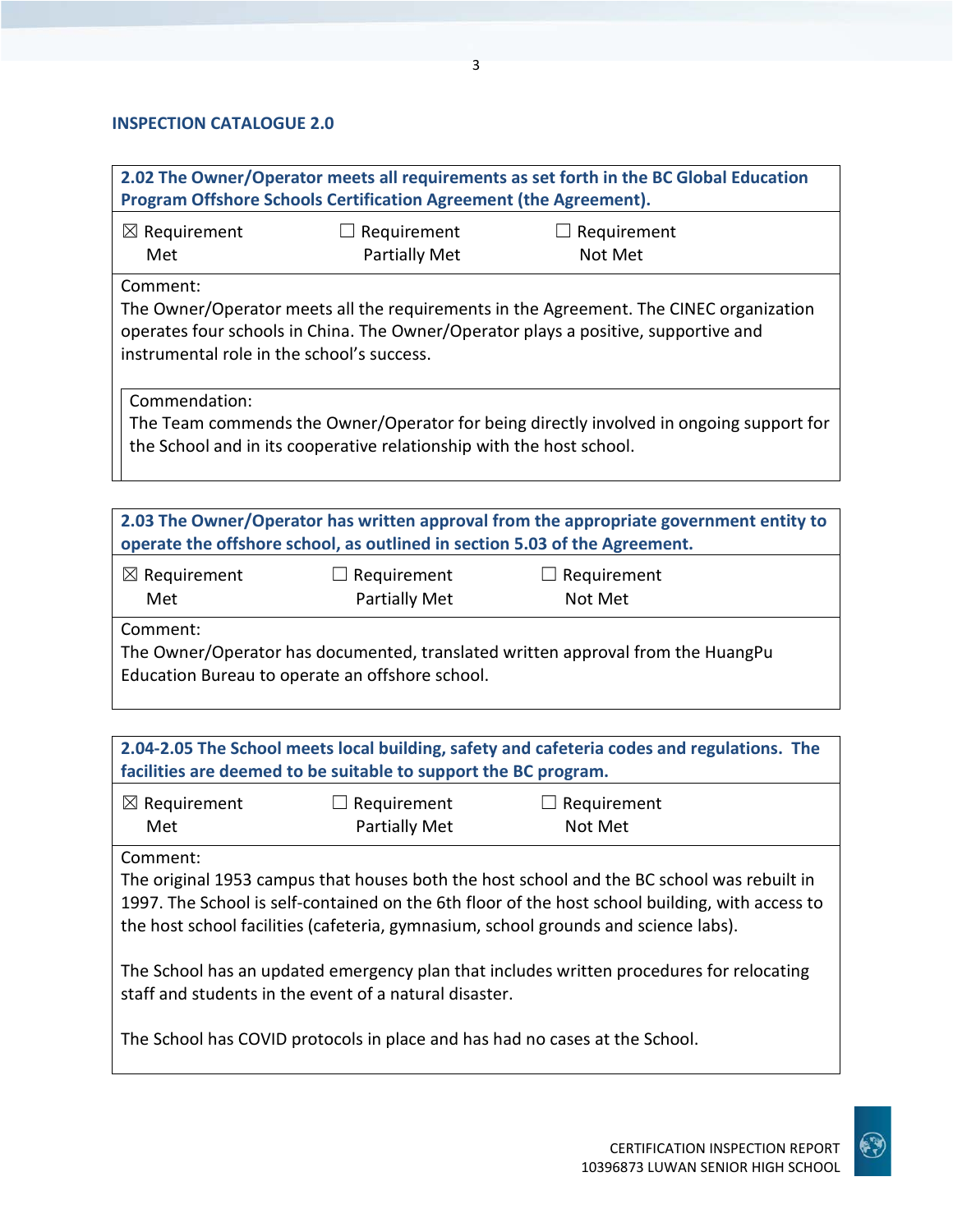**2.06 Offshore School Representative (OSR) - The Owner/Operator must appoint an individual to act as offshore school representative. This individual must be confirmed by the province and must meet all of the requirements set out in section 14 of the Agreement.** ☒ Requirement Met ☐ Requirement Partially Met  $\Box$  Requirement Not Met Comment: The Offshore School Representative (OSR) is an experienced BC educator and a former Superintendent of a large school district in Greater Vancouver. The OSR has been part of the CINEC leadership team for many years and is instrumental to the organization's stability, growth, succession planning and professional development. **2.07 The Principal meets the requirements as outlined in section 2.07 of the inspection catalogue for offshore schools.** ☒ Requirement  $\Box$  Requirement

Met

 $\Box$  Requirement Partially Met

Not Met

Comment:

The Principal came to the School in September from a VP position at another CINEC school. The Principal brings a wealth of teaching and administrative experience in China (8 years) to the School and two years prior teaching in South Korea. The Principal obtained her MA in Educational Leadership from Royal Roads University, where she also successfully completed the IB Advanced Certificate in Leadership Studies.

The Principal is also an accomplished teacher of Inquiry methods of instruction, serving as a role model and inspiration to her staff.

Commendation:

The Principal is commended for establishing herself so quickly and successfully. The rapport between the Principal and her staff, the students and the officials in the home school was consistently evident. The Principal's skills teaching Inquiry methods has positioned her as an effective instructional leader.

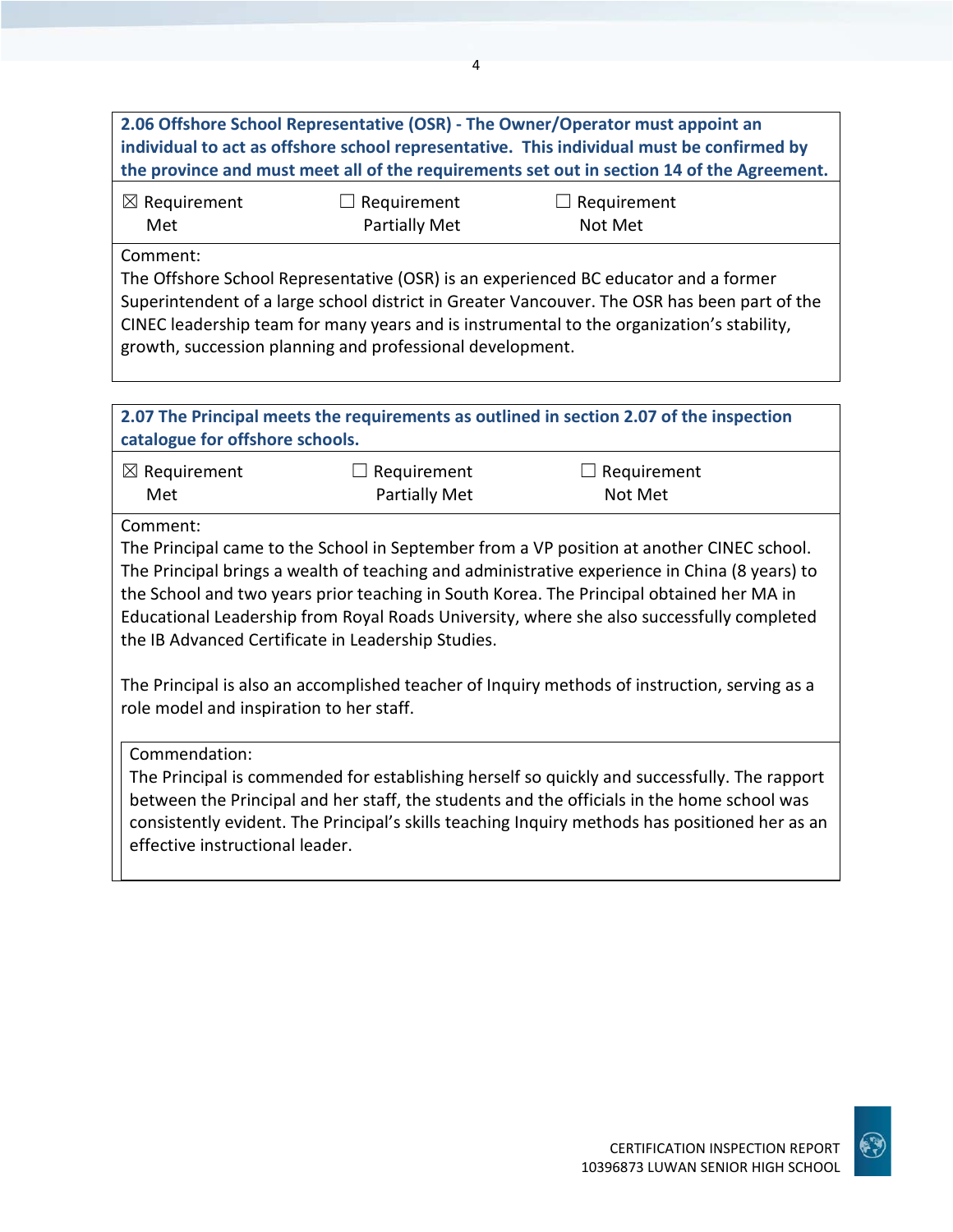**2.08 The School meets the administrative support requirements as outlined in section 2.08 of the inspection catalogue for offshore schools.**

| $\boxtimes$ Requirement | $\Box$ Requirement   | $\Box$ Requirement |
|-------------------------|----------------------|--------------------|
| Met                     | <b>Partially Met</b> | Not Met            |

Comment:

The School meets the requirements for administrative support. In the building itself, the Principal and her assistant assumes these responsibilities, while the CINEC organization's OSR and Deputy Superintendent provide additional oversight, coordination and support.

**2.09 The School meets the Student Record requirements as outlined in section 2.09 of the Inspection Catalogue for offshore schools.**

| $\boxtimes$ Requirement | $\Box$ Requirement   | $\Box$ Requirement |
|-------------------------|----------------------|--------------------|
| Met                     | <b>Partially Met</b> | Not Met            |

Comment:

Random student records from all grades were checked to ensure all the necessary documentation was included. The files were found to be complete, well organized and kept secure, including student's English language assessment, parent consent forms and the Ministry's 1704 documents.

| 2.10-2.18 The School meets the teacher certification requirements as outlined in sections<br>2.10-2.18 of the inspection catalogue for offshore schools.                                                 |                                     |                               |  |
|----------------------------------------------------------------------------------------------------------------------------------------------------------------------------------------------------------|-------------------------------------|-------------------------------|--|
| $\boxtimes$ Requirement<br>Met                                                                                                                                                                           | $\Box$ Requirement<br>Partially Met | $\Box$ Requirement<br>Not Met |  |
| Comment:<br>The Team confirms that all authorized persons under the Agreement possess valid and<br>current certification under the Ministry of Education.                                                |                                     |                               |  |
| Similarly, the locally certified teachers have current authorization documents on file, along<br>with criminal record checks. The CINEC organization has well-developed teacher<br>employment contracts. |                                     |                               |  |

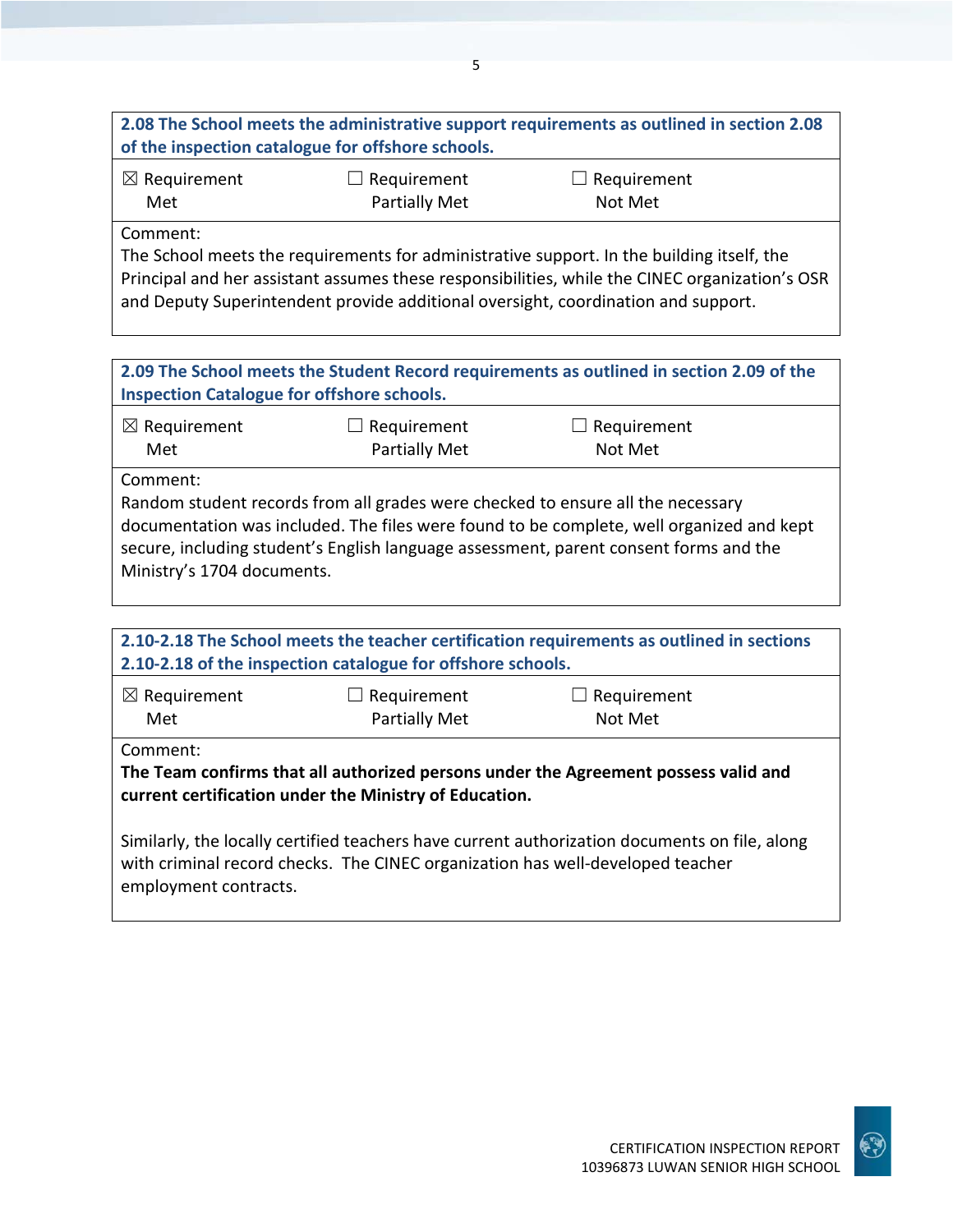### **2.19 The School meets the requirements for curriculum implementation outlined in section 2.19 of the inspection catalogue for offshore schools.**

| $\boxtimes$ Requirement | $\Box$ Requirement | $\Box$ Requirement |
|-------------------------|--------------------|--------------------|
| Met                     | Partially Met      | Not Met            |

### Comment:

The Team reviewed documents and discussed implementation of the redesigned curriculum with teachers, students and the Principal. Documentation and conversations demonstrate that the BC Education Plan continues to be effectively implemented.

Evidence of this includes: a) exposing students to a variety of instructional practices, such as inquiry learning, class discussion, journals, multimedia presentations, use of concept maps, mind mapping, literacy circles, role playing and jigsaw activities; and b) embedding First Peoples Principles of Learning into both the Core and Curriculum Competencies, e.g. using the children's book *"The Six Cedar Trees"* to demonstrate how the Core Competencies align with the First Peoples Principles of Learning and connecting social awareness and responsibility to topics explored in the study of genocide, discrimination and dictatorship.

The Team was impressed by both the passionate and committed approach by teachers in planning for and implementing the redesigned curriculum and by how enthusiastic and articulate students were about learning in the BC program. The use of content as the vehicle to develop concepts and the Core Competencies is evident.

This year, teachers wrote the Graduation Program Literacy and Numeracy assessments to better understand the assessment and to assist in their planning so they can better prepare students to the changes in format and process. The Team also noted that the CINEC network of schools has a professional development plan in place that focuses on ongoing, classroomembedded, professional learning for teachers. Due to the pandemic, this program will be online this year.

### Commendation:

The Team commends the School for its focus on student inquiry, which offers increased student choice and enables students to gain credits in an area of interest.

The Team commends the staff for their authentic engagement and dedication to making the new curriculum a reality in their day-to-day teaching.

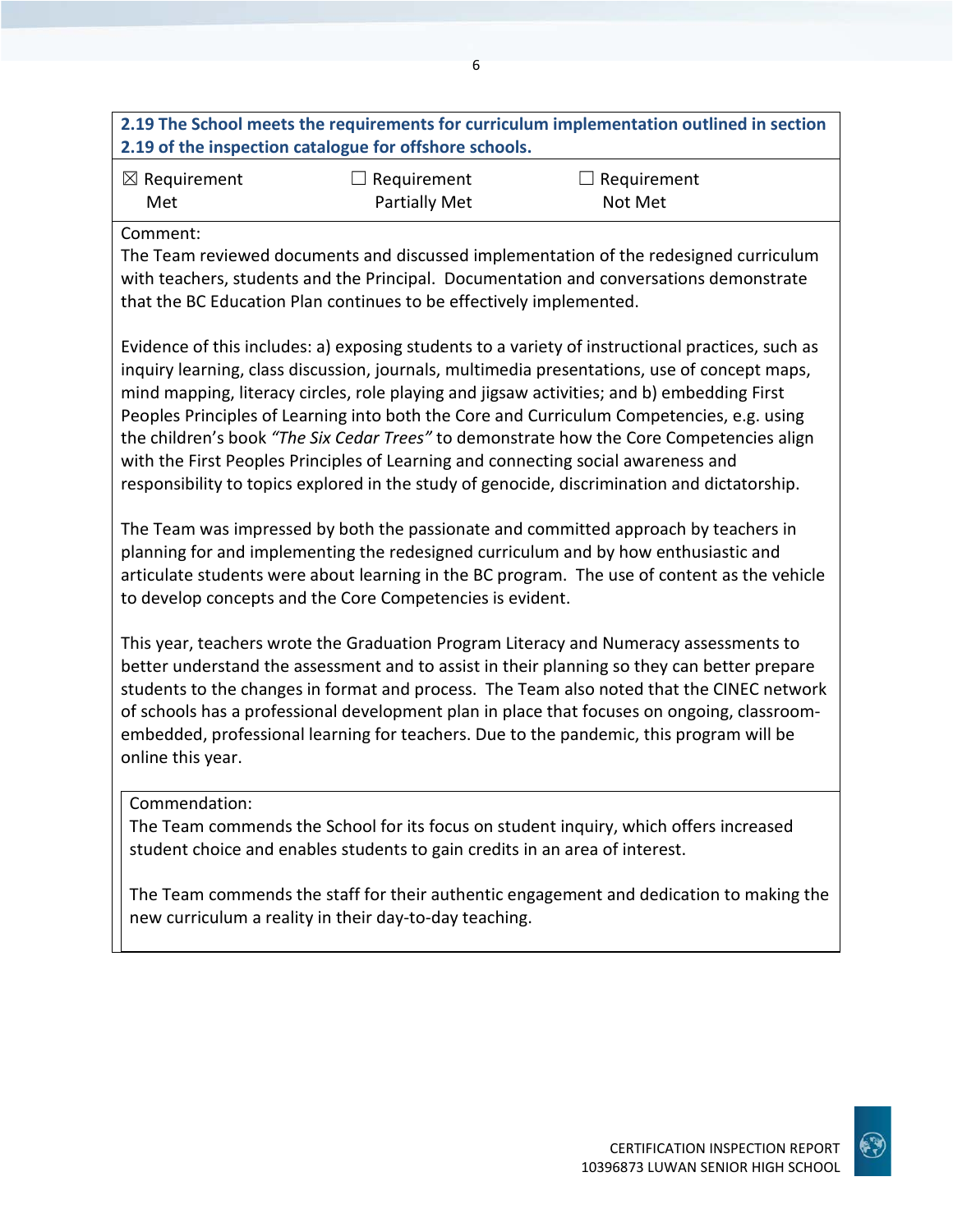### **2.20 The School meets the requirements for English language assessment and acquisition as outlined in section 2.20 of the inspection catalogue for offshore schools.**

| $\boxtimes$ Requirement | $\Box$ Requirement | $\Box$ Requirement |
|-------------------------|--------------------|--------------------|
| Met                     | Partially Met      | Not Met            |

### Comment:

The School meets the requirements for English Language Assessment and Acquisition. The comprehensive entrance assessment includes grammar, reading, writing and speaking components. The Principal oversees the admissions process and is responsible for making final decisions with respect to student assessment and admission.

The Team saw evidence of a well-organized English program that supports English language acquisition. Students are enrolled in 8 English credits per grade level to support their English language acquisition. The library English book collection includes graphic novels and print resources that are high interest, low vocabulary to meet the needs of a wide range of readers. Cross-Curricular competitions, clubs, sports teams, Students Council and the *ChitChat* competition are examples of activities offered by the School to further support English language acquisition. As well, students are required to have a *ReadTheory* account, which offers online reading activities for all ability levels and students complete independent reading activities and skill building exercises during New Media 10, 11 and 12 class. The program provides detailed reports, allowing teachers to track student progress.

Teachers indicated that they support English language acquisition in classes, in addition to teaching their curricular content. Sharing of strategies amongst teachers occurs during the weekly staff meeting. Specific ELL learning strategies used in class include pre-teaching of vocabulary, using visual exemplars to support comprehension, providing a range of texts, allowing use of dictionaries and translators, and doing book walks prior to reading.

### Commendation:

The School is commended for implementing a wide-ranging and engaging program in support of English language acquisition.

The Team commends the staff for offering a wide variety of clubs for students to engage in and the School for providing the necessary resources to support staff in doing so.

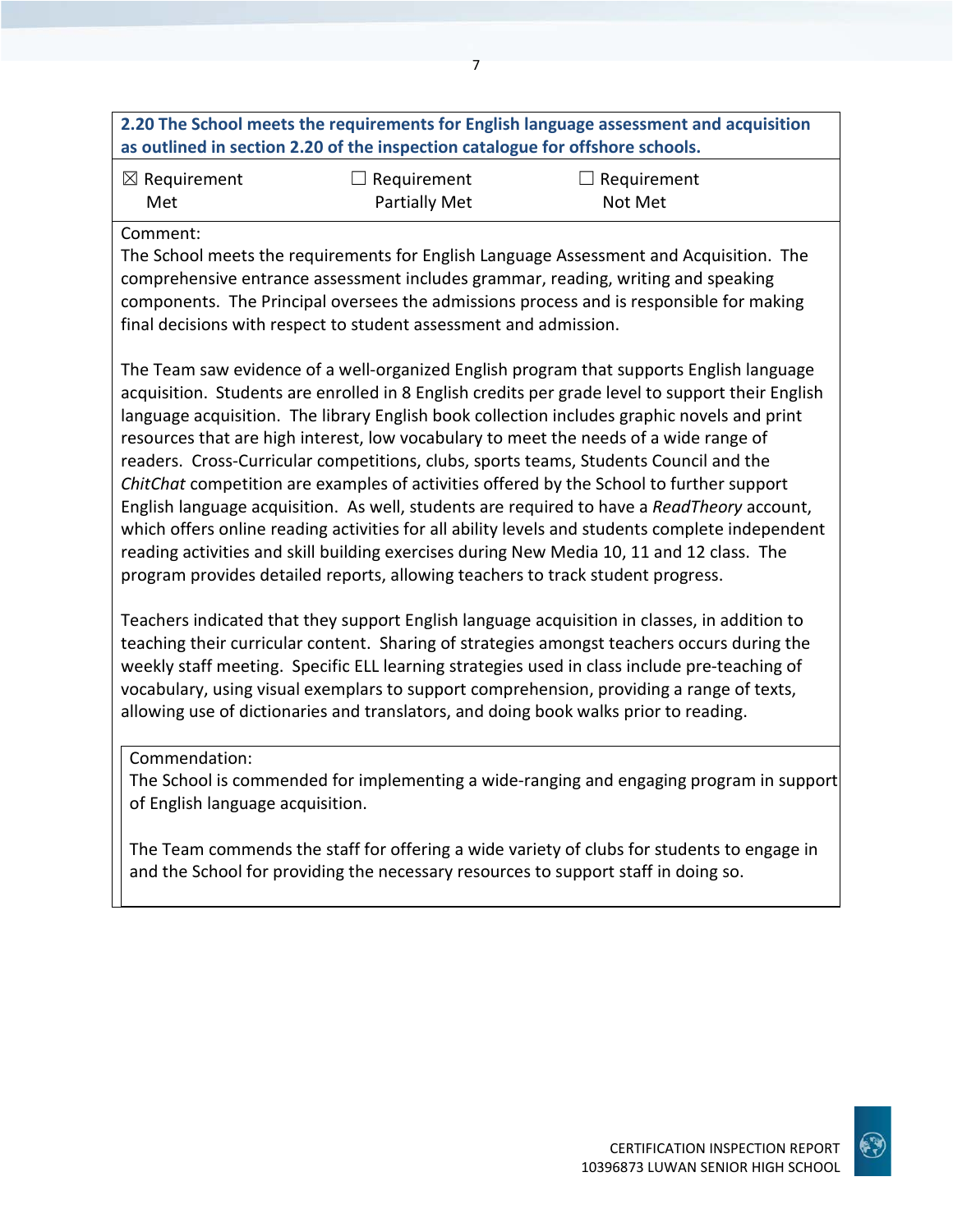### **2.21(a-e) The School meets the course credit requirements (equivalency, challenge, exemptions and BAA courses) as outlined in section 2.21 (a-e) of the inspection catalogue for offshore schools.**

| $\boxtimes$ Requirement | $\Box$ Requirement | $\Box$ Requirement |
|-------------------------|--------------------|--------------------|
| Met                     | Partially Met      | Not Met            |

Comment:

Documentation confirms the School meets the course credit requirements as outlined in the inspection catalogue. The School currently offers two BAA course, Chinese Culture 10 (YSSC 10A, B, C, D) and Chinese Culture 11 (YSSC 11A, B, C, D).

The School offers several Ministry approved exempted courses: Mandarin 10, 11, and 12, Physical and Health Education 10 and Information and Communications Technology 10.

**2.21(f-g) The School meets the course overview/course planning requirements as outlined in Schedule B Part I, 2. (e) of the Agreement; namely, that all BC program courses offered in the School meet or exceed the ministry learning outcomes/learning standards identified in the educational program guides for each course.**

| $\boxtimes$ Requirement | $\Box$ Requirement | $\Box$ Requirement |
|-------------------------|--------------------|--------------------|
| Met                     | Partially Met      | Not Met            |

Comment:

The Team reviewed curricular documentation providing evidence that grade 10-12 course documents are clearly linked to the BC learning standards. Course overviews for each course included the Big Ideas, Curricular Competencies, Core Competencies, content, unit plans and evaluation structure. As well, most of the plans included formative and summative assessment practices. Descriptors highlighting the integration of the First Peoples Principles of Learning and implementation of the Core Competencies were also embedded into all course overviews. Submitted documentation and interviews with teachers gave evidence that planning for instruction and assessment clearly reflects the grade 10-12 curricular frameworks of the new curriculum.

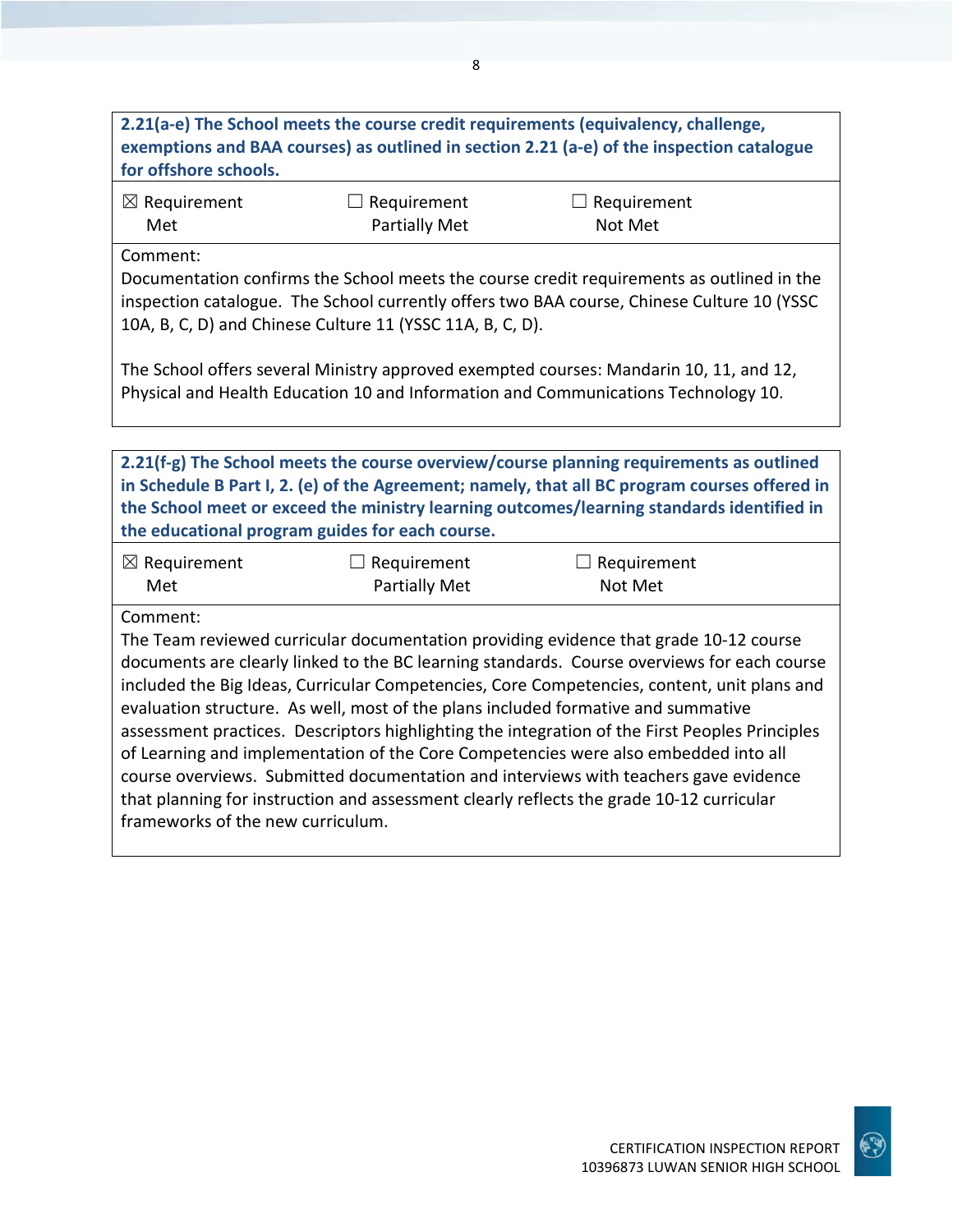**2.22 The School meets the instructional time allotment requirements as outlined in section 4.5 of the inspection catalogue for offshore schools, including the requirements set out in sections 1.1 to 6, with the exception of s. 4(5)(b), 4 (6), 5 (8)(a) and (d) and s. 5.3 of Ministerial Order 41/91, the Educational Standards Order, enacted under the Independent School Act.**

| $\boxtimes$ Requirement | $\Box$ Requirement | $\Box$ Requirement |
|-------------------------|--------------------|--------------------|
| Met                     | Partially Met      | Not Met            |

Comment:

All students in the School are working toward earning both a Dogwood Diploma as well as the Chinese High School Certificate. The School provides 6 hours of instruction per day over 187 days per year with a total of 1122 hours of instruction per school year, which exceeds the Ministry requirement of a minimum of 850 hours.

**2.23 The School meets the assessment methods requirements as outlined in section 2.23 of the inspection catalogue for offshore schools.**

| $\boxtimes$ Requirement | $\Box$ Requirement | $\Box$ Requirement |
|-------------------------|--------------------|--------------------|
| Met                     | Partially Met      | Not Met            |

Comment:

The Team confirms that the School uses achievement results to analyze trends in student achievement and to set goals and areas of focus for student learning. Results are used to identify students requiring additional support or enrichment activities in support of their learning.

Teacher interviews and submitted documents gave evidence that the School uses multiple formative and summative assessment practises that align with the BC Education Program. Formative assessment strategies include self reflection journals, classroom discussion, independent seatwork, in-class questioning, and exit slips. Summative assessment methods include presentations, labs, reflection journals/videos, assignments, projects, quizzes, unit tests, final exams, portfolios and rubrics.

As well, the School is engaging students in self-assessment of the Core Competencies at the end of each term, using a rubric developed by the staff.

Consistency in evaluation practices are discussed with teachers during orientation and at both staff meetings and professional development sessions throughout the year. As well, teachers of the Humanities use the rubrics developed by the Ministry of Education.

The Principal oversees the invigilation of in Numeracy and Literacy assessments in accordance with the security and invigilation procedures for BC provincial assessments.

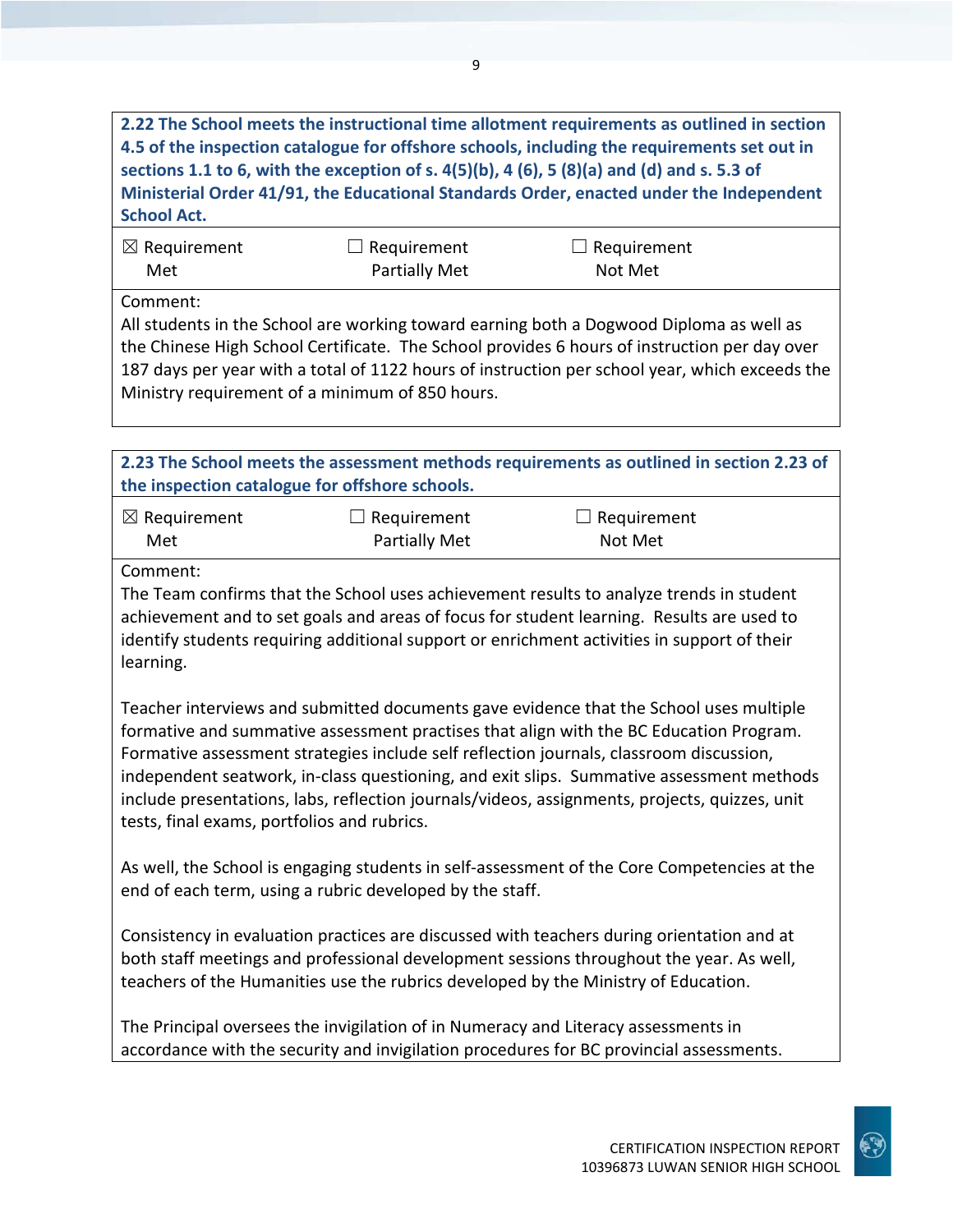Procedures include installing the e-assessment security controls, PEN's and passwords on computers, securing the exam rooms, supervising students and adhering to time restrictions.

### Commendation:

The School is commended for expanding the diversity of assessment methods in alignment with the BC new curriculum.

**2.24 The School meets the learning resources requirements as outlined in section 2.24 of the inspection catalogue for offshore schools.**

| $\boxtimes$ Requirement | $\Box$ Requirement | $\Box$ Requirement |
|-------------------------|--------------------|--------------------|
| Met                     | Partially Met      | Not Met            |

### Comment:

It was reported that the library English book collection includes print resources that are high interest, low vocabulary and includes graphic novels. Books for the library continue to be purchased. Two computers are connected to the internet and have links to online books and resources. The School is currently testing EBSCO-TOPICsearch, a search engine that assists students in finding reliable, age-appropriate content and develops the skills necessary to conduct research using databases.

The School has one computer lab, which has 35 computers connected to the internet. Each class has a wall-mounted touch-screen computer and a teacher computer workstation that prints to the photocopier. Due to the pandemic, improvements to the internet connection in classrooms were made to support virtual instruction. While adequate, teachers indicated connectivity is slow and there are connection issues, noting that improved Wi-Fi access would further enhance teaching and learning.

| 2.25 The School meets the student progress report requirements as outlined in section 2.25<br>of the inspection catalogue for offshore schools.                                                                                                                                                                                                                                        |                      |             |  |  |
|----------------------------------------------------------------------------------------------------------------------------------------------------------------------------------------------------------------------------------------------------------------------------------------------------------------------------------------------------------------------------------------|----------------------|-------------|--|--|
| $\boxtimes$ Requirement                                                                                                                                                                                                                                                                                                                                                                | Requirement          | Requirement |  |  |
| Met                                                                                                                                                                                                                                                                                                                                                                                    | <b>Partially Met</b> | Not Met     |  |  |
| Comment:<br>The School reports to parents four times each school year. The School reports out on the<br>Core Competencies as part of the grade 12 Capstone Project. This year, grade 10 students<br>are creating e-portfolios. Parent-student-teacher conferences are held after first and third<br>reports are issued and are facilitated with local teachers providing translations. |                      |             |  |  |
| Ongoing communication with students and parents is established using the online program<br>WeChat. Parents and students can also track student progress using the Schoology program.<br>A monthly newsletter is also published and distributed by the CINEC organization.                                                                                                              |                      |             |  |  |

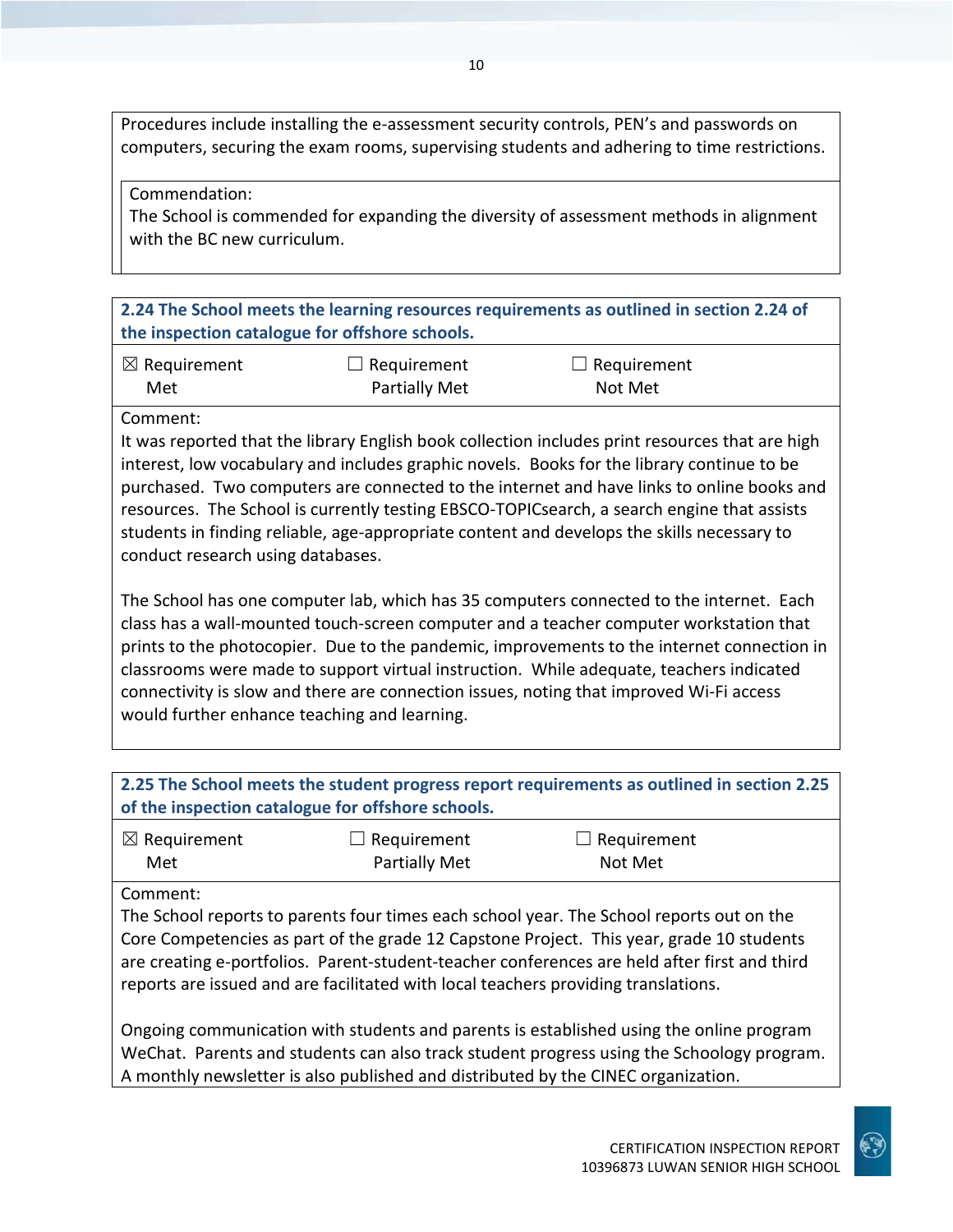The "comments" section of the report cards has been updated, with more meaningful and descriptive comments in the comments' bank. Creating space for teachers to add anecdotal remarks could be explored by the School.

#### Commendation:

The Team also commends the School for its efforts in keeping parents informed about their child's progress.

### **2.26 The School meets the parent/student handbook requirements as outlined in section 2.26 of the inspection catalogue for offshore schools.**

| $\boxtimes$ Requirement | $\Box$ Requirement | $\Box$ Requirement |
|-------------------------|--------------------|--------------------|
| Met                     | Partially Met      | Not Met            |

#### Comment:

The Team verified that the parent/student handbook, available in English and Mandarin, has been updated for the 2020/21 school year. The handbook contains relevant information for both students and their parents regarding admissions, school organization, expectations for students, School Code of Conduct, reporting and grading, the BC Graduation Program, student supervision and appeals.

Commendation:

The School is commended for having the Handbook translated into Mandarin to assist parents and students in understanding and following the expectations of the School.

| 2.27 The School meets the teacher handbook requirements as outlined in section 2.27 of<br>the inspection catalogue for offshore schools. |                                                                                 |                                                                                                                                                                                                                                                                                                                                                                                                                                                                                                                                                                |  |  |
|------------------------------------------------------------------------------------------------------------------------------------------|---------------------------------------------------------------------------------|----------------------------------------------------------------------------------------------------------------------------------------------------------------------------------------------------------------------------------------------------------------------------------------------------------------------------------------------------------------------------------------------------------------------------------------------------------------------------------------------------------------------------------------------------------------|--|--|
| $\boxtimes$ Requirement<br>Met                                                                                                           | Requirement<br>Partially Met                                                    | $\Box$ Requirement<br>Not Met                                                                                                                                                                                                                                                                                                                                                                                                                                                                                                                                  |  |  |
| Comment:                                                                                                                                 | expectations and procedures to be followed and satisfies Ministry requirements. | The Team reviewed the updated 2020/21 staff handbook. The handbook provides detailed<br>information regarding teachers' roles and responsibilities. The handbook consists of six<br>sections: School Philosophy, Professional Responsibilities, School Organization, Assessment<br>and Evaluation, School Routines and Procedures, and Appendices. Topics within the<br>Handbook include teacher evaluation protocols, social media expectations, student conduct,<br>emergency procedures, and appeals and dispute resolution policies. It clearly delineates |  |  |

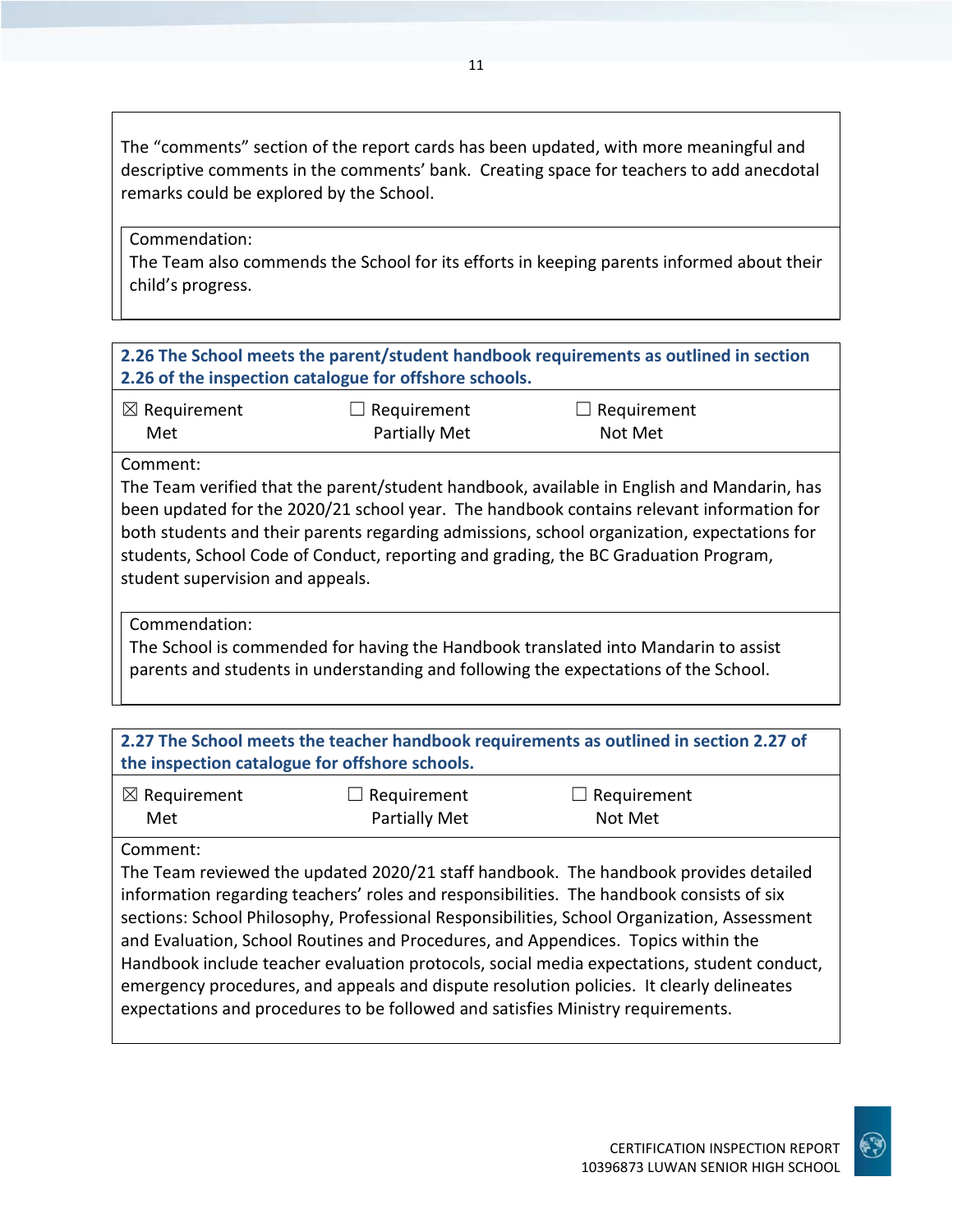| 2.28 The School meets the distributed learning requirements as outlined in section 18 of<br>the Agreement and section 2.28 of the inspection catalogue for offshore schools. |                                     |                               |                               |  |  |
|------------------------------------------------------------------------------------------------------------------------------------------------------------------------------|-------------------------------------|-------------------------------|-------------------------------|--|--|
| $\Box$ Requirement<br>Met                                                                                                                                                    | $\Box$ Requirement<br>Partially Met | $\Box$ Requirement<br>Not Met | $\boxtimes$ Not<br>Applicable |  |  |
| Comment:<br>The School does not offer distributed learning courses.                                                                                                          |                                     |                               |                               |  |  |

## **CONCLUSION**

### **Commendations**

### **The Inspection Team wishes to recognize the Owner/Operator, Principal, staff and Offshore School Representative of Luwan Senior High School for:**

- its thorough, realistic and well-organized business plan. Despite being in the competitive Shanghai market of international schools, the School's positive reputation and strong partnership with the host school positions it well for enrolment growth.
- the exemplary leadership of the Principal. She established herself quickly and successfully. The rapport between the Principal and her staff, the students and the officials in the home school was consistently evident. The Principal's skills teaching inquiry methods has positioned her as an effective instructional leader.
- their authentic engagement and dedication to making the redesigned curriculum a reality in their day-to-day teaching.
- implementing a wide-ranging and engaging program in support of English language acquisition.
- expanding the diversity of assessment methods in alignment with the new BC curriculum.
- offering a wide variety of clubs for students to engage in and the School for providing the necessary resources to support staff in doing so.
- keeping parents informed about their child's progress.
- having the handbook translated into Mandarin to assist parents and students in understanding and following the expectations of the School.